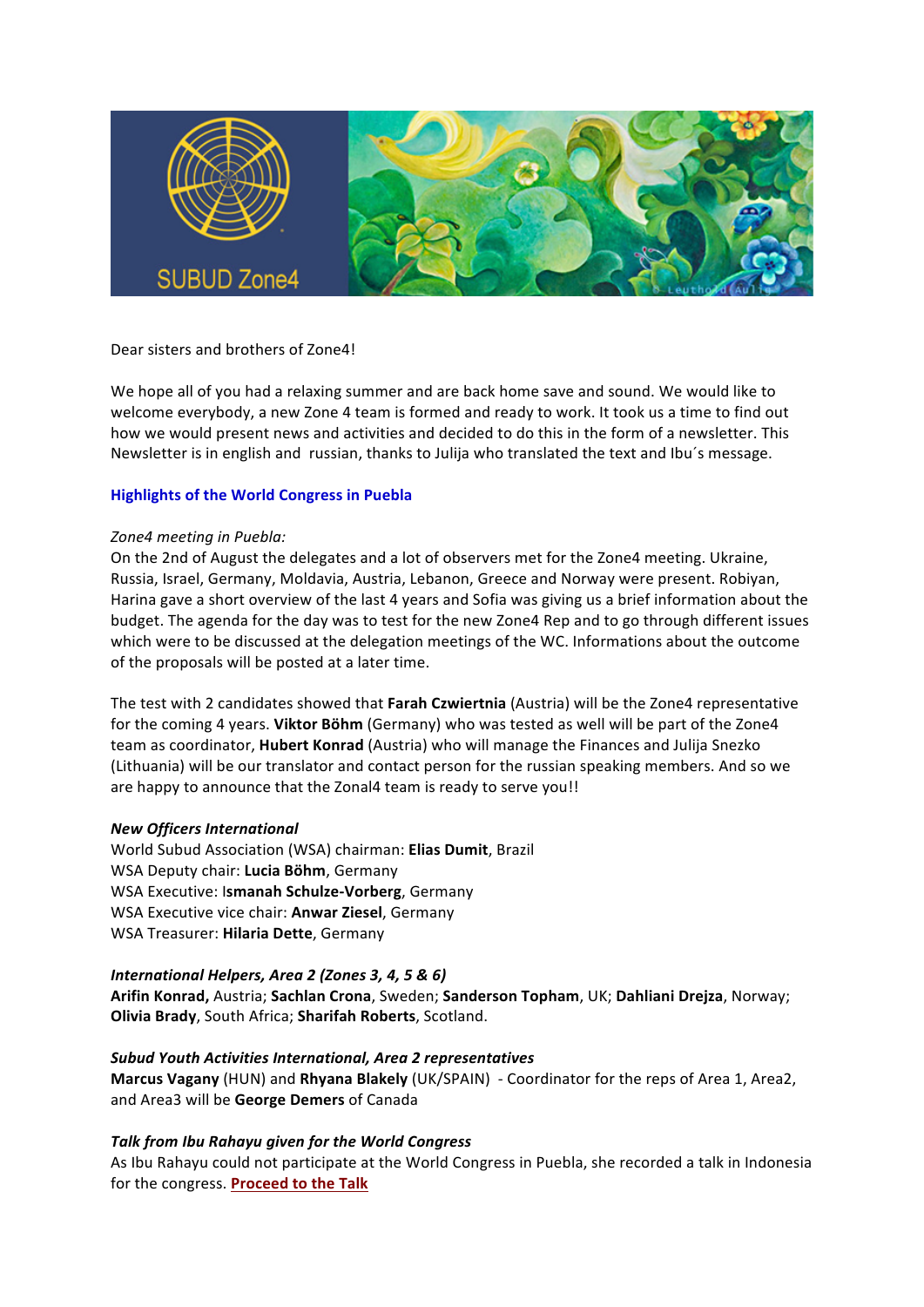## *Organizational issues*

New officers of the countries of Zone4:

Some of the Zone-countries will change, or had already changed their officers. Please let us know the name and email-adress of the new appointed, both committee and kedjiwaan officers.

## *Website www.subud-zone4.org*

Ismanah from Subud Germany installed a Zone4 Website for the last Zone4 meeting in Wolfsburg. We would like to use this platform for information about our zone and thought that it would be great to have a segment for each country. What we would need to bring this in action are dates, pictures and some text, news, projects... and contact address of your country.

Please have a look and tell us what you would like to find on that website. www.subud-zone4.org

# **Host country of the next Zone4 Meeting**

In Puebla we discussed about the host country for the coming Zone 4 meeting. Norway, Greece, Lithuania and Hungary were ready to talk to their committees and members. We know that Norway will have the AGM in mid of October. Lithuania already tested and told us that the outcome was not good for the coming year. But they are ready to think of it again in one or two years. Thank you Subud Lithuania!

**Gyula Munkácsy from Subud Hungary** wrote an email some days ago with the positive feedback that they apply to host the Zone4 meeting next year. Thank you, that is wonderful!

**Subud Greece** will have a group meeting at the end of September and they will let us know asap. Welcome Louisa Sofianopoulou being the new national chairperson of Greece!

# **Suggestions concerning the date for the upcoming Zon4 meeting**

## *Zone4 helpers meeting:*

At the meeting in Puebla Subud Austria suggested to have a second Zone4 helpers meeting in the coming year. There has been a good take up as many helpers reported a very useful outcome of the first one in Hungary. When would be the best time? Sure it will depend when we will have the Zone 4 meeting. Invited are all helpers and candidate helpers(Local, National and International).

## *Activities and projects in our Zone4:*

One of the aims on which we want to focus the next 4 years is to bring the Subud WINGS - SICA, SDIA, SIHA and SESI more alive. We think of cross border exchange and support of activities and projects. Having in mind the next World congress in Germany we could imagine to develop some projects which could be presented there.

Good News and a start in this direction developed during the World congress in Mexico. **Konstantin,** a member from Subud Russia was inspired by the idea to start SIHA (Subud International Health Association) as a cross border process within our Zone4. He is a doctor himself and experienced in organizing business projects. Further details and information's will come soon. Though we already would like to ask the chairpersons of the countries to provide the members with that information so those who might be interested in the development of SIHA and wish to receive information from SIHA Zone 4, please submit their e-mails to the Zone committee.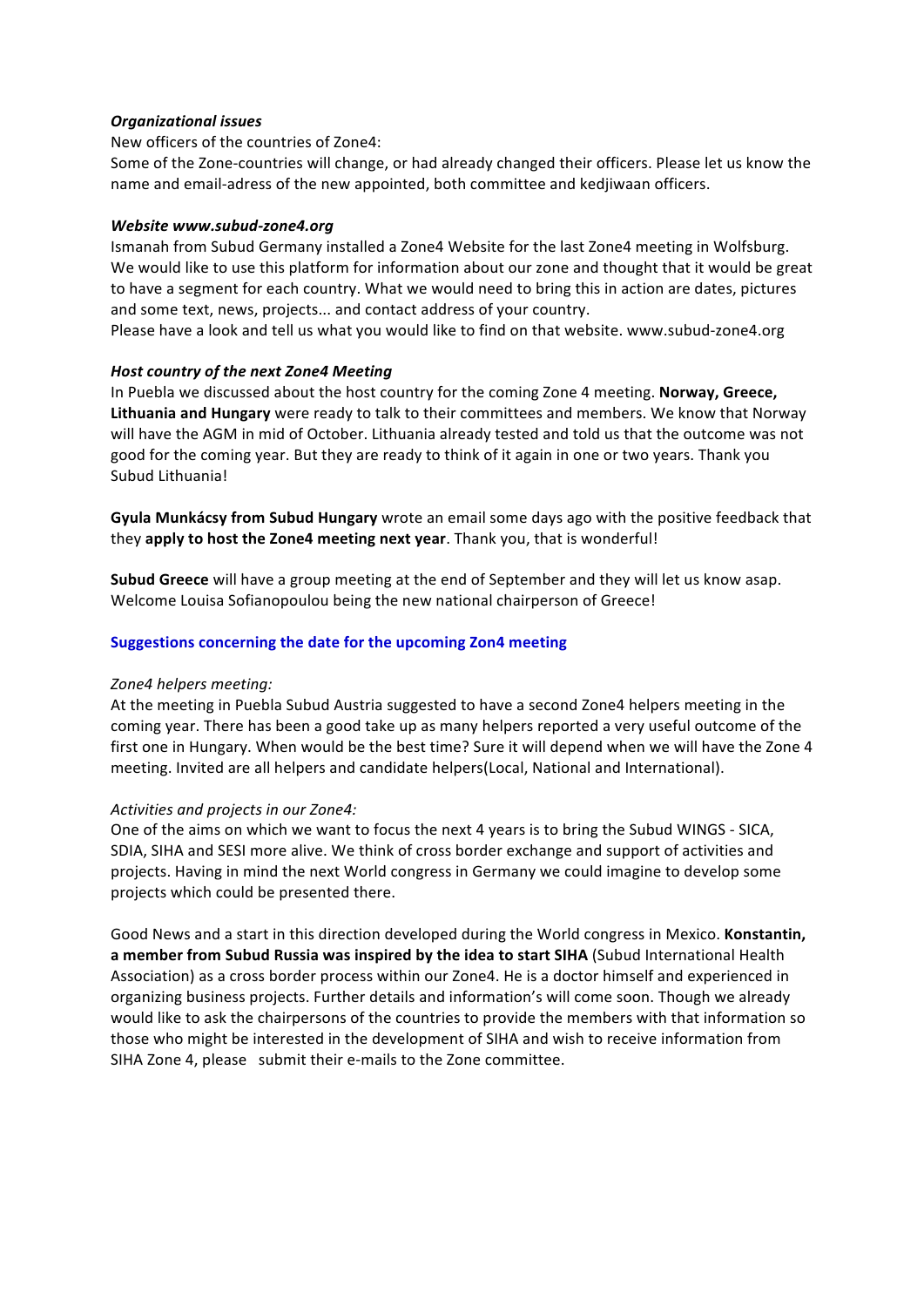#### **Zone4 News:**

#### **Ukraine:**

Subud Ukraine held their annual National Subud Congress on August 22-25, at the Cherkassy Subud House, see photo in front of the Subud house. 34 members came to this meeting from three groups. Rebekka writes, there were chaired impressions, pictures and tests from the Wolrd congress in Puebla and they had together dinner parties and barbeque as well.



#### **Subud Russia National Congress: November 1st - 4th**

All who want to see real Russia are welcome as well as those who want to spend some time in Moscow. Especial we would like to see SIHA people - all those who are interested in the development of that wing. Further Infos will come soon!

#### **Hungary:**

Subud Hungary selected a new National Committee. **Gyula Ormai** - Chairman: gaszton0121@gmail.com **Edith Hidvégi** – Secretary: hidvegiida@gmail.com **Gyula Munkácsy** - treasurer: munkacsygy@gmail.com

Please send us your news and whatever you want to share with the Zone4. We are happy to receive your ideas and your feedback!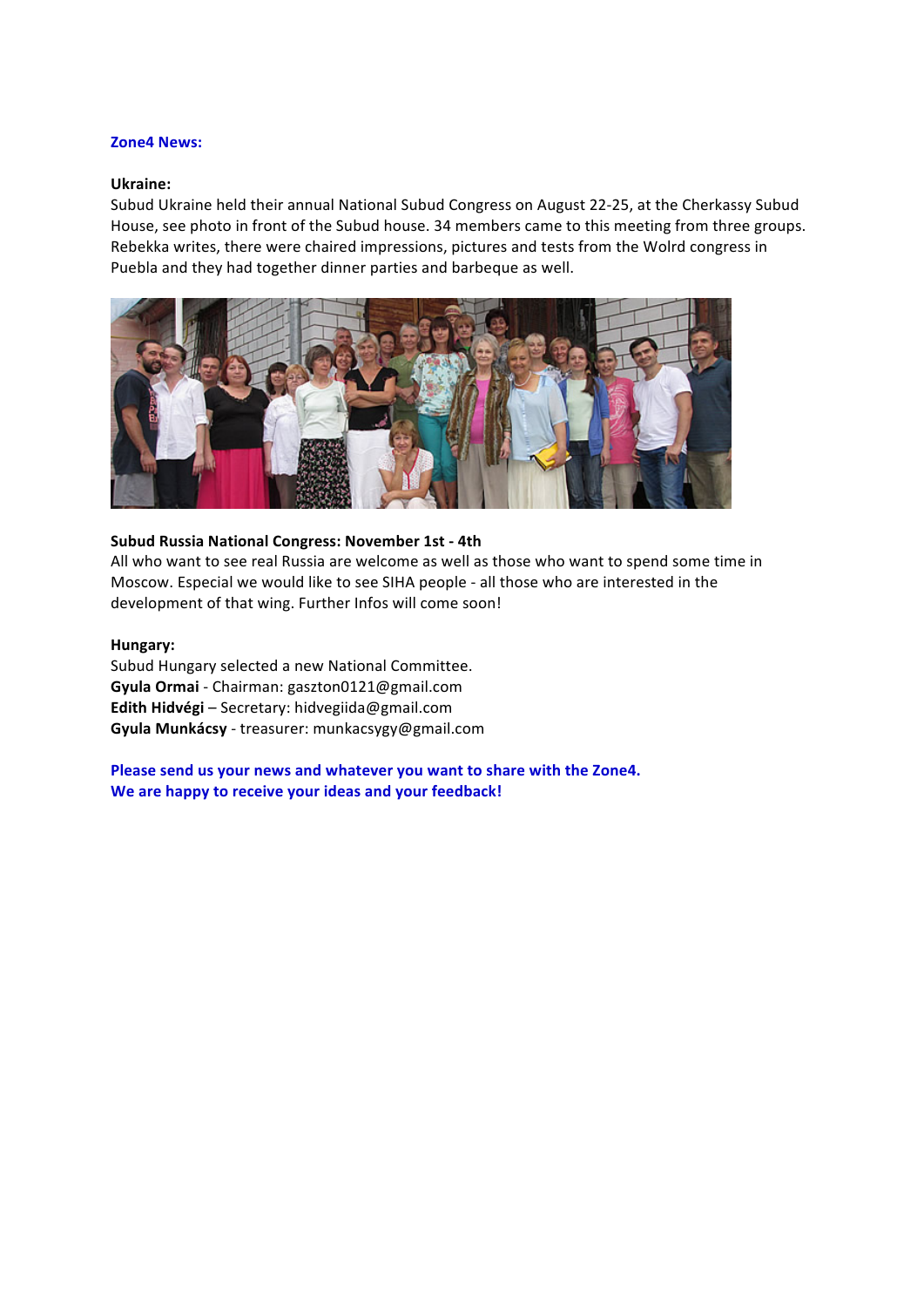

## Дорогие сестры и братья из 4 -ой зоны!

Надеемся, что все вы летом хорошо отдохнули и вернулись домой в целости и сохранности. Нам бы хотелось сказать вам «Добро пожаловать!» - новая команда 4-ой зоны сформирована и готова приступить к работе. Поразмышляв о том, каким образом доводить до вас новости и мероприятия, мы решили делать это в форме информационной рассылки.

Основные события Всемирного Конгресса в Пуэбле

Встреча 4-ой зоны в Пуэбле:

2 августа делегаты и немалое количество наблюдателей собрались на встречу 4- ой зоны. Были представлены Украина, Россия, Израиль, Германия, Молдова, Австрия, Ливан, Греция и Норвегия. Робиан и Харина представили краткий обзор последних 4-х лет, а София кратко проинформировала о бюджете зоны. Повестка дня предполагала тестирование для избрания новых представителей зоны и дискуссию по ряду вопросов, которые должны были обсуждаться на встречах делегатов Всемирного Конгресса. Информация о реализации предложенных проектов будет представлена позже.

Тестирование двух кандидатов показало, что Farah Czwiertnia (Австрия) станет представителем 4-ой зоны на предстоящие четыре года. Viktor Böhm (Германия), чью кандидатуру также тестировали, станет частью команды 4-ой зоны в качестве координатора, Hubert Konrad (Австрия) станет заниматься финансами и Юлия Снежко(Литва)будет нашим переводчиком и контактным лицом для русскоговорящих членов. Таким образом, мы рады сообщить, что команда 4-ой зоны - к вашим услугам!

Новые международные сотрудники:

Председатель Всемирной ассоциации Субуд (BAC): Elias Dumit из Бразилии Зам председателя BAC: Lucia Böhm, Германия Исполнительный председатель BAC: Ismanah Schulze-Vorberg, Германия Зам. исполнительного председателя BAC: Anwar Ziesel Казначей BAC: Hilaria Dette, Германия

Международные помощники 2-го региона (Зоны 3, 4, 5 & 6): Arifin Konrad, Австрия; Sachlan Crona, Швеция; Sanderson Topham, Англия; Dahliani Drejza, Норвегия; Olivia Brady, ЮАР; Sharifah Roberts, Шотландия. Международные координаторы деятельности молодежи в Субуде и представители 2-ого региона: Marcus Vagany, Венгрия и Rhyana Blakely, Англия/Испания. Координатор представителей регионов 1, 2 и 3 - George Demers, Канада.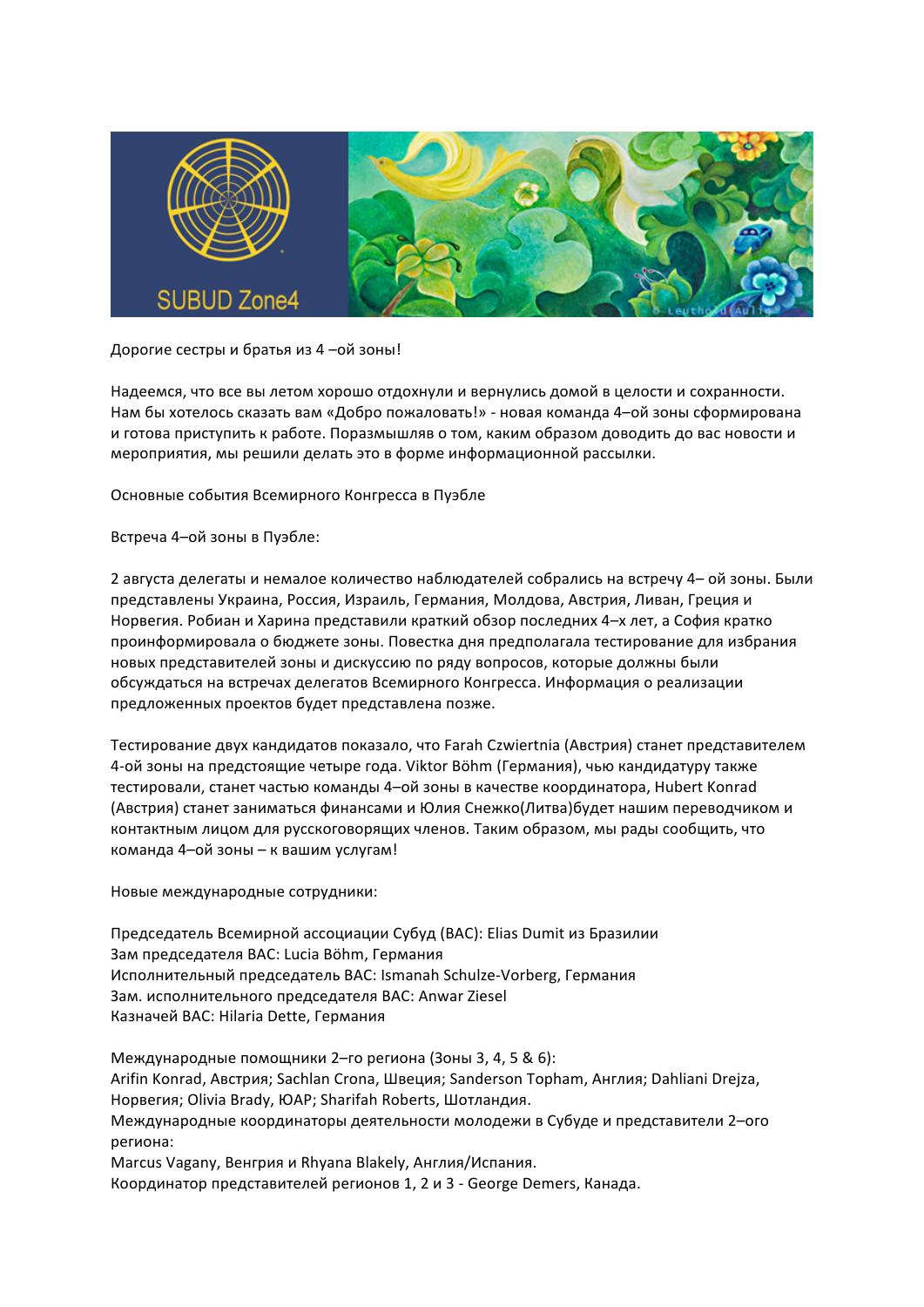Беседы Ибу Рахаю, полученные на Всемирном Конгрессе:

Поскольку Ибу Рахаю не могла принять участие во Всемирном Конгрессе в Пуэбле, она записала беседу для конгресса в Индонезии. Перейти к беседе (это будет линк).

Организационные вопросы:

Новые сотрудники стран 4 - ой зоны:

В некоторых странах зоны будут заменены или уже заменены их сотрудники. Пожалуйста, сообщите нам имена и и-майлы вновь избранных, как со стороны комитета, так и кедживаана.

Вебсайт www.subud-zone4.org:

Исмана, член Субуда Германии, инсталлировала вебсайт 4-ой зоны для последней зональной встречи в Вольфсбурге. Нам бы хотелось использовать эту платформу для информирования о событиях в нашей зоне и полагаем, что было бы прекрасно иметь на ней отдельный сегмент для каждой страны. Все, что нам нужно, чтобы запустить этот проект - это даты, фотографии и некоторые тексты, новости, проекты...и контактная информация из вашей страны. Пожалуйста, посмотрите и сообщите, чтобы бы вы хотели найти на вебсайте www.subudzone4.org

Страна, в которой состоится следующая встреча 4-ой зоны:

В Пуэбле мы обсуждали вопрос о стране для предстоящей зональной встречи. Норвегия, Греция, Литва и Венгрия были готовы поговорить с их комитетами и членами. Нам известно, что в Норвегии их ежегодная встреча состоится в середине октября. Литва уже протестировала и сообщила нам, что получение для предстоящего года не было хорошим. Но они готовы подумать насчет этого в следующие год-два. Спасибо Субуду Литвы!

Gyula Munkácsy из Субуда Венгрии несколько дней назад прислала е-майл с положительным ответом. Они готовы провести встречу 4-ой зоны в следующем году. Спасибо, это просто замечательно!

Субуд Греции проведет встречу группы в конце сентября, и они незамедлительно сообщат нам о ней. Поздравляем Louisa Sofianopoulou в качестве нового председателя национального комитета Греции!

Вскоре последуют предложения относительно даты проведения предстоящей встречи 4-ой зоны:

## Встреча помощников 4-ой зоны:

На встрече в Пуэбле Субуд Австрии предложил провести вторую встречу помощников 4-ой зоны в следующем году. Это было хорошее начинание, так как многие помощники сообщили о весьма полезных последствиях первой встречи в Венгрии. Когда это лучше всего сделать? Несомненно, это будет зависеть от того, когда состоится встреча 4-ой зоны. Приглашаются все помощники и кандидаты в помощники (групповые, национальные и международные).

## Деятельность и проекты в нашей зоне:

Одна из целей, на которой мы хотим сфокусироваться в течение следующих 4 лет – это вдохнуть в крылья Субуда - SICA, SDIA, SIHA и SESI - больше жизни. Мы думаем о неограниченном взаимообмене и поддержке активностей и проектов. Имея в виду следующий Всемирный конгресс в Германии, мы могли бы посодействовать развитию некоторых проектов, которые могут быть там представлены.

Хорошие новости и начало работы в этом направлении имели место быть во время Всемирного конгресса в Мексике. Константин, член Субуда России, вдохновился идеей запуска SIHA (Международная субудская ассоциация здоровья) как межгосударственного процесса внутри